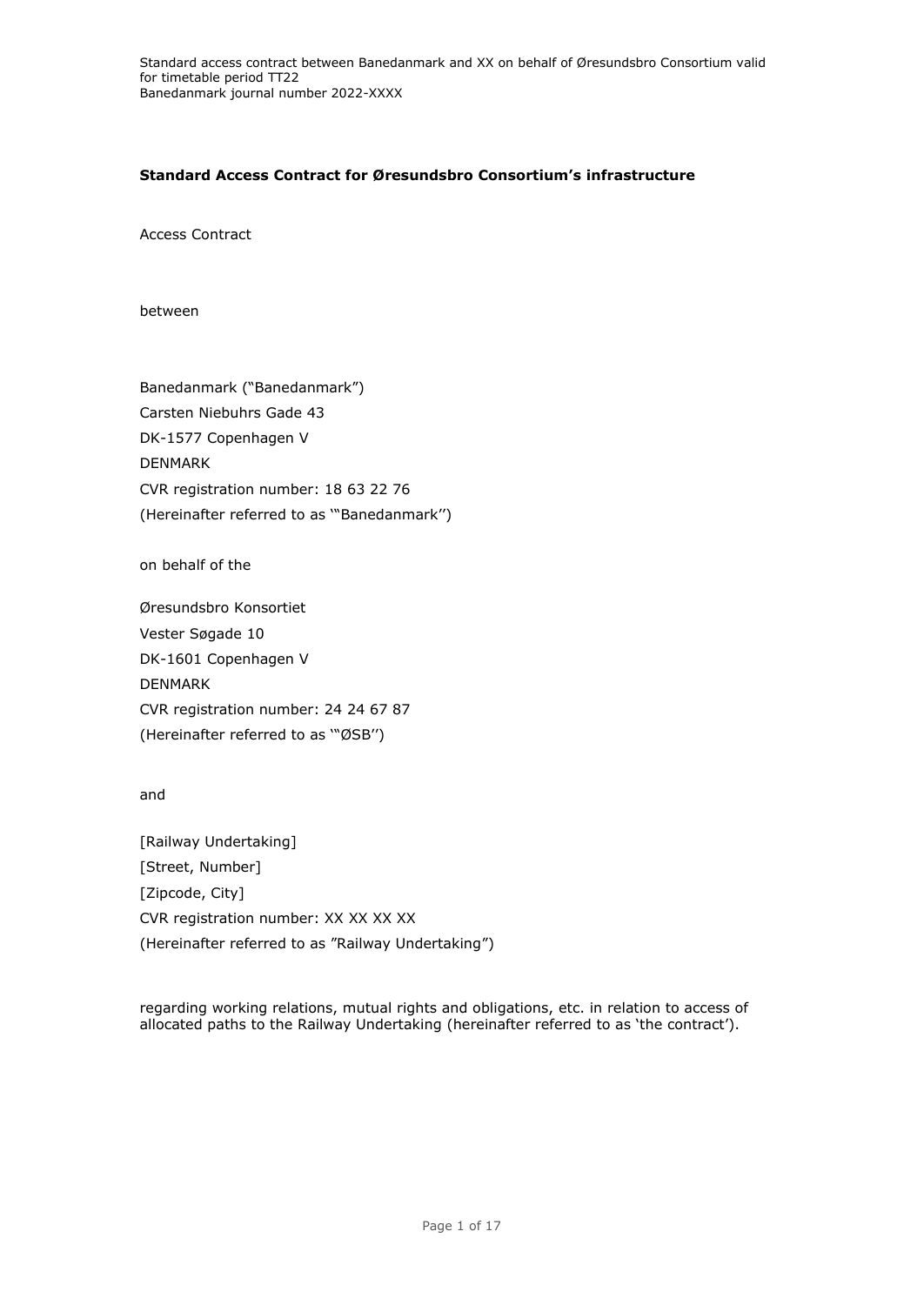Table of Contents

| 9.3 Additional services |  |
|-------------------------|--|
|                         |  |
|                         |  |
|                         |  |
|                         |  |
|                         |  |
|                         |  |
|                         |  |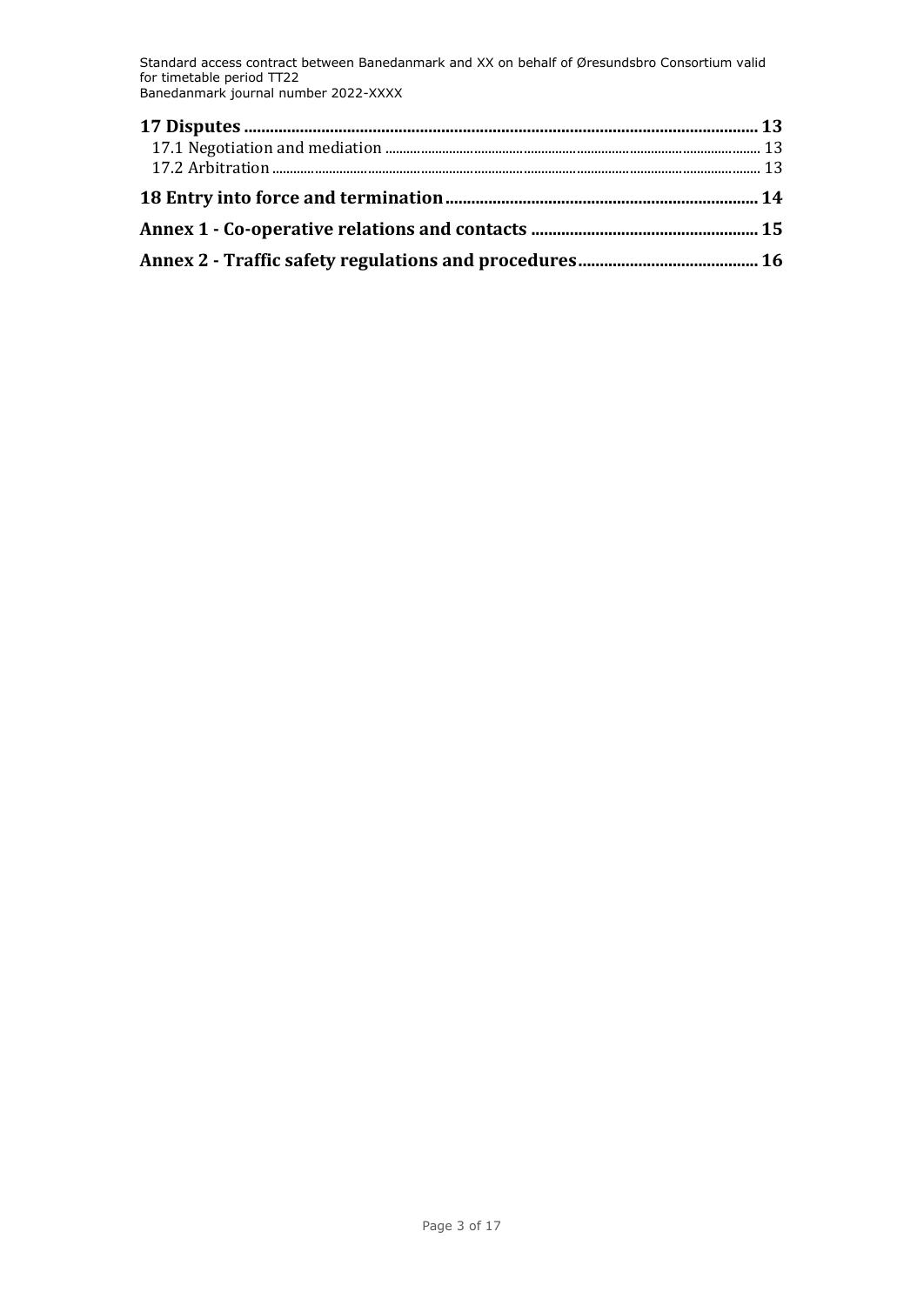## **The structure of the contract**

The contract consists of the following:

- I. Standard access contract
- II. Annex to the standard access contract
- III. Amendment to the standard access contract on specific conditions for the Railway Undertaking, if any
- IV. Annex to the amendment on specific conditions for the Railway Undertaking, if any.

### <span id="page-3-0"></span>**Definitions**

*Optional path*: a pre-planned path that can only be guaranteed for use by the Railway Undertaking once a final application has been submitted by the Railway Undertaking within a specified date. The optional path may become void if another application is submitted regarding the same path, which in terms of transport work exceeds the optional path. The Executive order on [allocation of railway infrastructure capacity \(paths\) etc.,](https://www.retsinformation.dk/Forms/R0710.aspx?id=175108) section 20 contains a formular for calculation of transport works.

When planning capacity restrictions, Banedanmark is not obliged to take into account optional paths, to the extent an already allocated capacity will be disadvantaged when planning work on the infrastructure.

*Infrastructure data:* Data which are necessary in order for the Railway Undertaking to prepare a preferred access timetable to be applied by Banedanmark when performing capacity planning.

*Interval track possession*: Temporary possession of tracks in the time between the passing of two trains. The track possession does not affect the validity of the timetable nor does it substantiate a correction of the timetable. The objective of the interval track possession is to ensure access to the track for a short period of time with minimal planning prior to the track possession.

*Train path:* The infrastructure capacity of the railway network defined in time and geography by a sequence of arrival and departure times for the train between the departure station, the intermediate stations, and necessary for a train being able to run from one point to another for a given period.

*Capacity:* Infrastructure such as paths, stations, service and preparation facilities, stabling tracks etc.

*Capacity restrictions*: Condition of an around the infrastructure which can affect the traffic operations of the Railway Undertaking and/or can reduce the capacity available.

*Timetable:* Composition of paths that Banedanmark produces for a given period.

*LA letter:* An overview of all capacity restrictions with affect on the capacity in relation to the service timetable.

*Rolling stock data:* Data necessary to bed included in Banedanmark's timetable data base, with regard to i.a. calculation of running time.

*Production data:* Data necessary in order to calculate work schedules for the stations.

*Regularity statement: S*tatement on train movements calculated using methods stated in the valid Executive order on infrastructure charges etc. for the rail network.

*Maintenance running:* Running in tracks and point switches not used for transport during normal operations to ensure that the track circuits remain working and useable.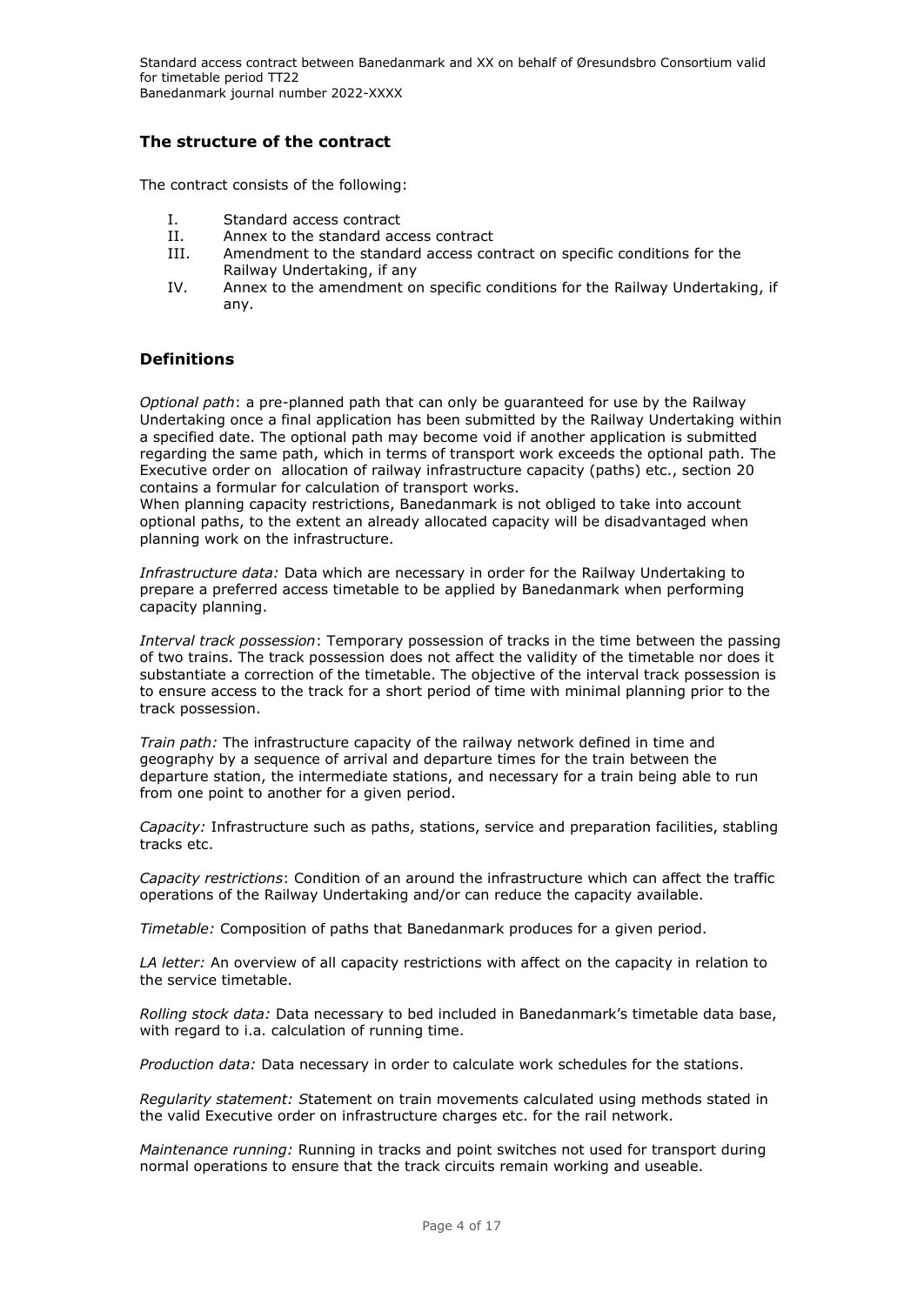*Traffic consequences*: An overview of which trains to be operated in which paths, including exact times (minutes) for the paths

## <span id="page-4-0"></span>**1 Basis and purpose**

This contract is governed in accordance with the applicable Danish laws and EU law.

This contract stipulates co-operation, mutual rights and obligations, conditions, requirements for insurance, etc. for the RU's use of ØSB's infrastructure located on Danish territory. Banedanmark enters into the contract on behalf of ØSB under the General Agreement on Management of the railway on the Øresund link between Øresundsbron Consortium and the National Railway Agency (now Banedanmark) of 19 June 2000.

## <span id="page-4-1"></span>**2 Minimum access package**

ØSB provides a minimum access package to the RU as stipulated in EU and Council Directive 2012/34/EU. Banedanmark provides a number of these services on behalf of ØSB, as stipulated in the General Agreement mentioned in section 1. Banedanmark provides the service at the Danish section of ØSB's infrastructure.

Rights and duties associated with the minimum access package are stipulated in 2.1 - 2.9 of the contract.

<span id="page-4-2"></span>2.1 Capacity allocation

Banedanmark allocates capacity on behalf of ØSB.

Capacity is allocated to the Railway Undertaking to carry out train operations. The allocation is granted annually on the basis of a specific application from the Railway Undertaking. Banedanmark provides a written confirmation on the awarded capacity allocation. Additional capacity for occasional transport may also be allocated. The allocation principles are set forth in the applicable executive order on allocation of railway infrastructure capacity (paths) etc. Deadlines for application and allocation of capacity are provided on Banedanmark's website.

As part of the capacity allocation process the parties must exchange data. Banedanmark continually makes infrastructure data available for the Railway Undertaking. The Railway Undertaking submits rolling stock data and production data to Banedanmark.

To preserve the right to allocated paths, the Railway Undertaking must utilize these. If the Railway Undertaking partly or totally ceases to utilize allocated paths, the Railway Undertaking is obliged to inform Banedanmark immediately and without any undue delay.

If the Railway Undertaking does not wish to utilize the allocated path, the path must be cancelled. Such cancellation is subject to a charge. The determination of such charge is governed by the valid Executive order on infrastructure charges etc. for the State's rail network.

The first day of every month, Banedanmark quantifies the utilized capacity compared to the volume of allocated capacity. In order to ensure optimal utilization of the capacity, Banedanmark may revoke one or more paths, if less than 75 % is used within at least a month of the allocated capacity.

Banedanmark's right to revoke does not apply if the decreased utilization of the capacity is due to circumstances outside the influence of the Railway Undertaking.

In case of congested infrastructure, the Danish Traffic, Building and Housing Agency will, according to the valid Executive order on allocation of railway infrastructure capacity (paths) etc., determine the threshold for when Banedanmark may revoke utilization of one or more paths.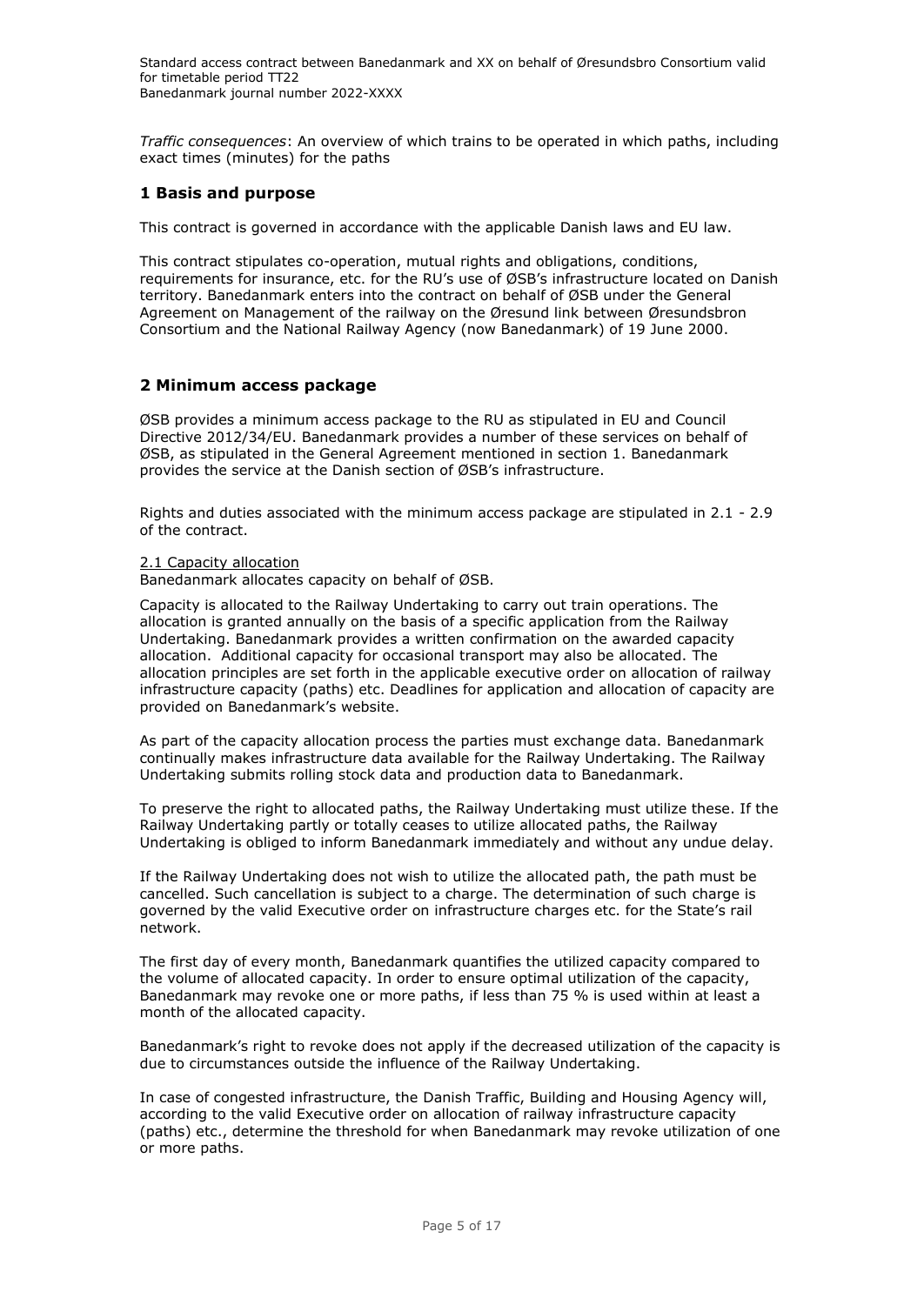Passenger and freight traffic not carried out as a public service obligation is subject to valid Executive order on allocation of railway infrastructure capacity (paths) etc. stating that the Railway Undertaking reserves the right to 90 % of the paths from previous capacity allocated on all tracks from one allocation period to the next, if an application is submitted. Optional paths may be revoked by Banedanmark on prior agreement between the Railway Undertaking and Banedanmark. Banedanmark reserves the right to revoke a given path without prior agreement with the Railway Undertaking, if an appropriate application is not submitted for the relevant path at least five days before the actual operation of the path.

In connection with specific sales projects/research studies, an agreed timetable can be determined for up to thirty days.

#### <span id="page-5-0"></span>2.2 Timetable

Banedanmark will provide a timetable that will consist partly of a service timetable and partly of on-going notifications. The service timetable is announced annually after the allocation period has expired and may be updated during the allocation period.

The train numbers will appear from the final capacity allocation. The number series for occasional transfers can be obtained from Banedanmark.

<span id="page-5-1"></span>The service timetable(s) will be sent to the Railway Undertaking electronically.

#### 2.3 Traffic operations

Banedanmark manages traffic on behalf of ØSB.

Banedanmark has the coordinating role and final decision-making power with regard to resolving traffic irregularities with or without decreased capacity. Traffic operations are established based on *"Principles for operation"* published annually by Banedanmark prior to the beginning of the timetable period.

The drafting of the *"Principles for operation"* is carried out in close collaboration between Banedanmark and the Railway Undertakings and follow the procedure for capacity allocation according to applicable law on allocation of railway infrastructure capacity (paths) etc. The *"Principles for operation"* are subject to continuous revision during the timetable period and the Railway Undertaking is obliged to participate in its preparation and implementation.

The *"Principles for operation"* do not overrule the obligations of Banedanmark to give notice on infrastructure work under section 7 of the contract.

Banedanmark and the Railway Undertaking are bound by the "Principles for operation". However, Banedanmark reserves the right to make other allocations where deemed necessary. The Railway Undertaking will ensure that staff and rolling stock plans support the general allocation plans.

The use of the *"Principles for operation"* may be initiated by Banedanmark or by the Railway Undertaking for Railway Undertaking's own trains.

The *"*Principles *for operation"* include appendices with recommendations on maintenance running. Banedanmark ensures that all Railway Undertakings participate equally in the maintenance running.

#### Banedanmark's allocation authorities

According to the applicable executive order on allocation of railway infrastructure capacity (paths) etc., Banedanmark can, in connection with traffic disturbances, demand the Railway Undertaking to make drivers and rolling stock available for removal of equipment belonging to other parties or other forms of clearance. The Railway Undertaking will be remunerated by those who are responsible for the obstruction of the traffic.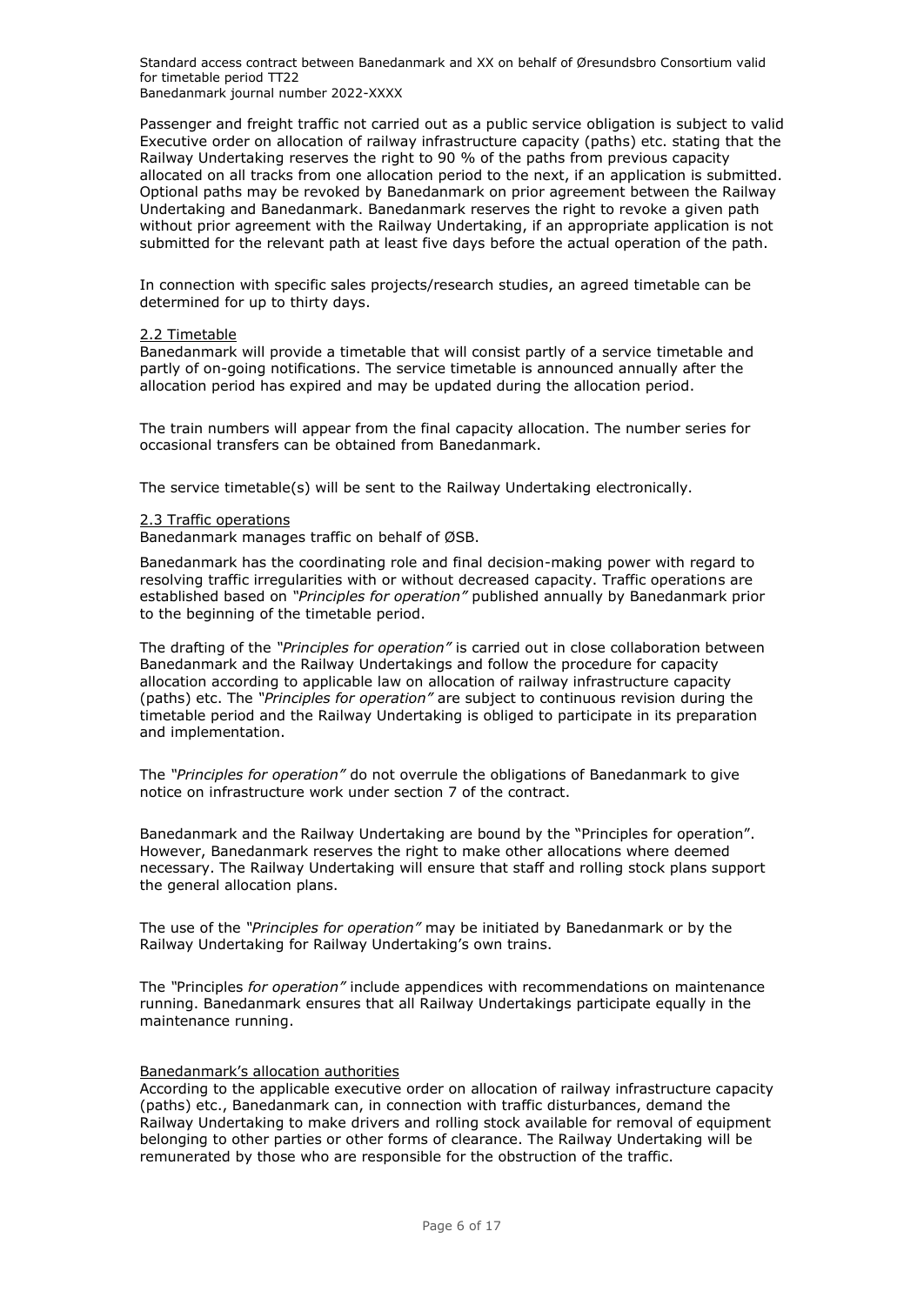### Emergency Services - Banedanmark

Banedanmark may request tool car standby for clearing the infrastructure where Railway Undertaking's rolling stock interferes with the traffic.

The Railway Undertaking will pay such expenses according to section 9 of this contract. Procedure for acquiring the tool car as well as mutual rights and obligations can be found in appendix 3.

### <span id="page-6-0"></span>2.4 Traffic information

Traffic information will not be supplied on ØSB's infrastructure.

### <span id="page-6-1"></span>2.5 Information on traffic flow

Information on traffic flow on the infrastructure of ØSB is provided to the Railway Undertaking through the regularity package delivered by Banedanmark to the Railway Undertaking.

#### <span id="page-6-2"></span>2.6 Use of power supply equipment

The Railway Undertaking ensures that the pantographs comply with applicable standards at all times in order for the interacting pantograph/traction lines to minimize abrasion and operational disruptions.

ØSB must ensure that the traction current system complies with the technical specifications for the system while ensuring the necessary maintenance of the system.

### <span id="page-6-3"></span>2.7 Technical and traffic specifications

The railway department of the ØSB publishes procedures and instructions with details describing safety relations on ØSB's rail infrastructure. ØSB's traffic safety procedures and regulations are made available in electronic format on ØSB's website.

The parties are obliged to comply with these rules and instructions.

Specific requirements and obligations related to the relationship between infrastructure and rolling stock are described in the valid Network Statement of the ØSB.

### <span id="page-6-4"></span>2.8 Data exchange

<span id="page-6-5"></span>If the parties deem it necessary to enter into an agreement on data exchange, the mutual rights and obligations are determined in a separate appendix.

## **3 Track access to service facilities and delivery of services**

<span id="page-6-6"></span>ØSB does not make service facilities available to the Railway Undertaking as defined in European Parliament and Council Directive 2012/34/EU.

### **4 Additional services**

At the request of the Railway Undertaking, ØSB or Banedanmark supplies extra services for the Railway Undertaking on behalf of ØSB as defined in European Parliament and Council Directive 2012/34/EU.

#### <span id="page-6-7"></span>4.1 Traction current

At the request of the Railway Undertaking, ØSB supplies energy to operate the electric traction units.

The Railway Undertaking must have an independent traction contract with Banedanmark for the operation of electric traction devices.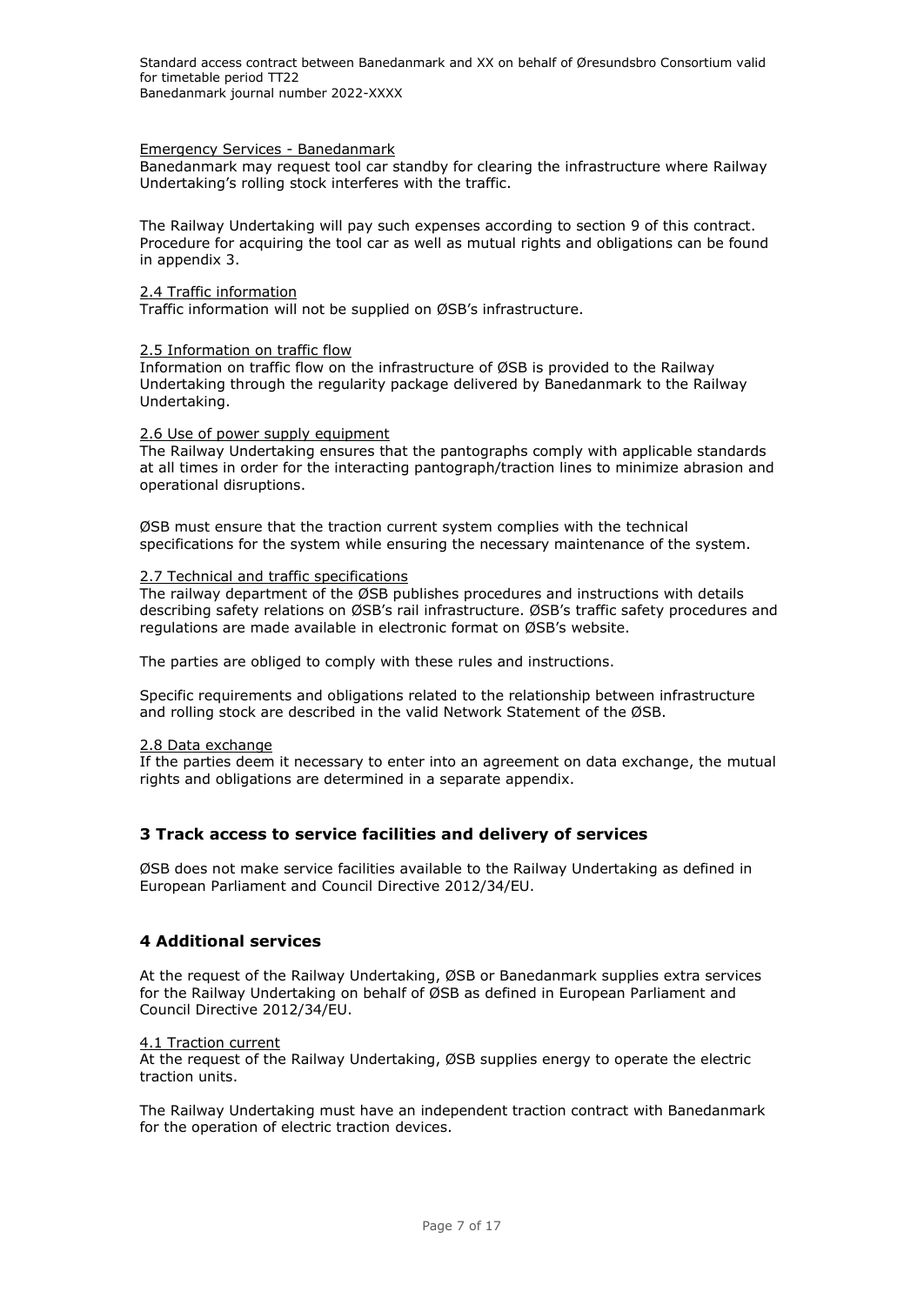Standard access contract between Banedanmark and XX on behalf of Øresundsbro Consortium valid for timetable period TT22

Banedanmark journal number 2022-XXXX

### <span id="page-7-0"></span>4.2 Permit for exceptional transports

If the Railway Undertaking wishes to carry out transport that does not meet the applicable standards, the Railway Undertaking must apply for a permit for exceptional transports. If the transport is feasible, Banedanmark issues a permit. Details relating to exceptional transports and issuing of permits are found in the UT instructions, published by Banedanmark and available on Banedanmark's website.

<span id="page-7-1"></span>Payment is made according to section 9 of the contract.

## **5 Ancillary services**

If the performance of an exceptional transport requires alterations in ØSB's infrastructure such as resetting axel measuring facilities or removal of obstacles etc. such services can be ordered at ØSB .

<span id="page-7-2"></span>Expenses in this regard are stated as the factual costs related to the alteration in ØSB's infrastructure plus an administrative surcharge of 5 %.

## **6 Safety and permits**

<span id="page-7-3"></span>6.1. Permit and safety certificate etc.

It is the responsibility of the Railway Undertaking to possess a valid permit to perform train operations and a safety certificate issued by the Danish Civil Aviation and Railway Authority.

ØSB warrants that it has the required permission and safety approval as Infrastructure Manager.

### <span id="page-7-4"></span>6.2 Accidents and antecedents to accidents

In case of accidents and antecedents to accidents as defined in the valid Execute order on reporting data for analyses in the railway sector concerning accidents and antecedents to accidents to the Danish Civil Aviation and Railway Authority, the stipulations in Banedanmark's safety regulations shall apply. The Railway Undertaking and Banedanmark (on behalf of ØSB) are obliged to co-operate and exchange data when examining accidents and antecedents to accidents.

### <span id="page-7-5"></span>6.3 Disclosure of information on goods

Prior to arrival from another infrastructure, dispatch or placing of goods on ØSB's infrastructure and/or areas the Railway Undertaking must provide Banedanmark with all necessary information in a format approved by Banedanmark, thus complying with RID 1.4.3.6 and the valid Executive order on risks, Safety Regulations (SR), Safety Instructions (SIN) as well as Operational Rules for S-trains (ORS) and Operational Rules for Longdistance lines (ORF).

<span id="page-7-6"></span>The report must include all wagons with or without dangerous goods, including, when applicable, future planned parking of wagons

## **7 Capacity restrictions**

ØSB plans and carries out capacity instructions under the applicable ØSB Network Statement. It is the responsibility of Banedanmark, on behalf of ØSB, to continually notify the Railway Undertaking about planned capacity restrictions.

When extensive traffic disorder coincides with the planned capacity restrictions ØSB's infrastructure, Banedanmark involves ØSB in the dialogue regarding traffic operations. ØSB must be prepared to postpone or cancel the capacity restrictions in order to reduce the impact of the traffic disorder. Banedanmark cannot without ØSB's acceptance postpone/cancel a capacity restriction.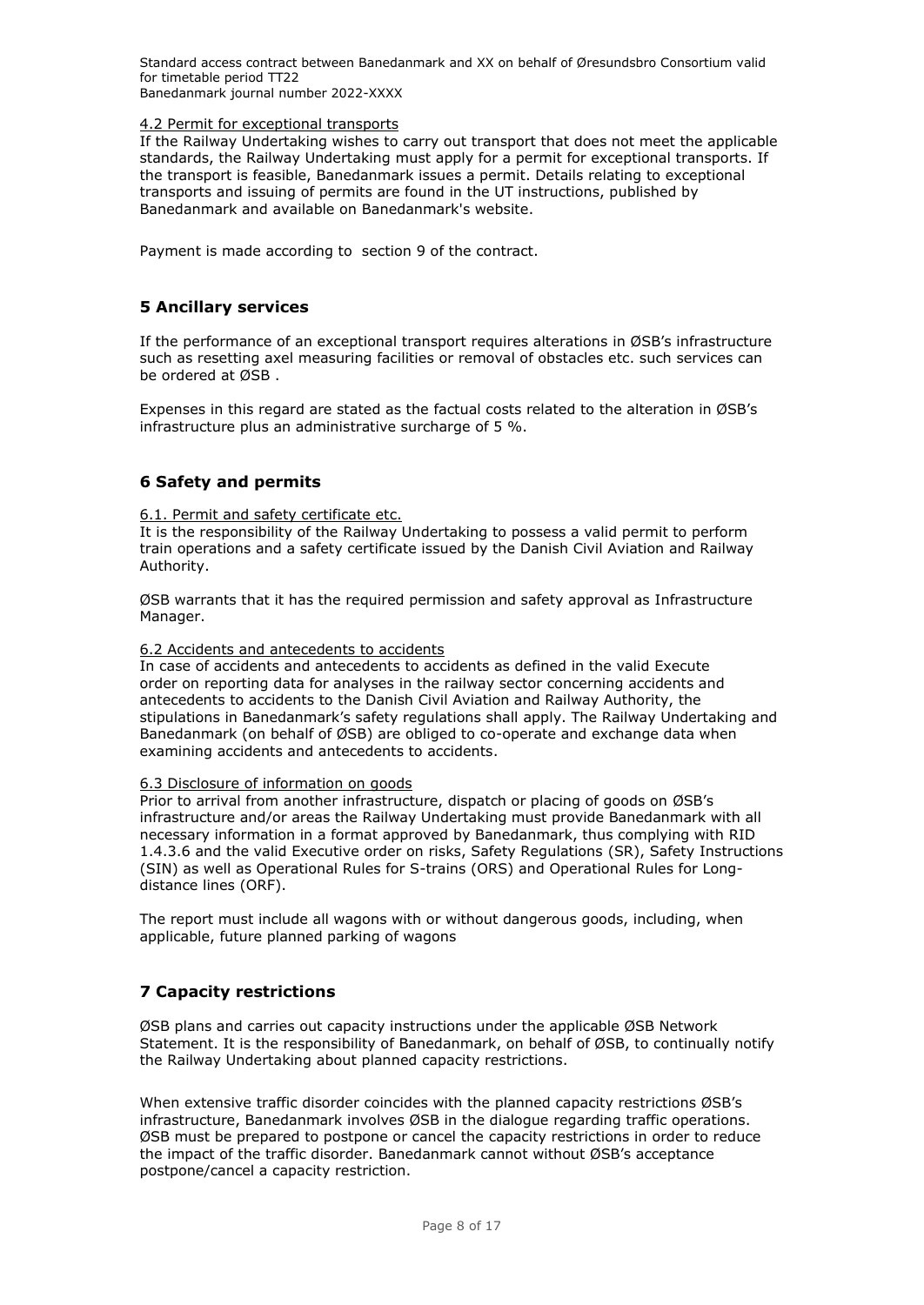Standard access contract between Banedanmark and XX on behalf of Øresundsbro Consortium valid for timetable period TT22

Banedanmark journal number 2022-XXXX

#### <span id="page-8-0"></span>7.1 Notification time periods

Banedanmark notifies capacity restrictions to the Railway Undertaking through the LA letter. Current notifications appear from the LA letter issued on a weekly basis. An overview of the notification period appears from appendix 4.

Furthermore, Banedanmark on an ongoing basis invites the Railway Undertaking to participate in project and capacity meetings with regard to a cooperation between the parties. The dates for the meetings are planned in accordance with the concrete periods of the individual projects and programmes. Railway Undertaking is currently informed og the meeting dates which are also published on Banedanmark's website.

Banedanmark settles the capacity based on the possible number of paths within the framework of a given capacity restriction. Thereupon, a timetable is agreed by the parties, taking into account the rules of priority and allocation.

Banedanmark is not obliged to announce capacity restrictions to remedy defects. Defects in this context are defined as situations where incidents originated from technical breakdown, accidents, or vandalism as well as weather or natural conditions cause (or may cause) operational disruptions and/or accidents and antecedents to accidents.

As a result of standard specific inspections, ØSB may need to implement capacity restrictions for infrastructure work, to be performed within 12 weeks after the inspection. These track possessions are exempted from the N-21 weeks' and N19-weeks' notice, even if the track possession's duration prescribes this notice.

The track possession will be planned in dialogue between the parties instead.

Any notifications or changes to submitted notifications, if any, issued after receipt of a LAletter and settlement of the traffic consequences, must be planned in dialogue between the parties.

ØSB currently informs about the status of the portfolio of the capacity restrictions given notice of in ØSB's Network Statement.

When a track possession is announced to the Railway Undertaking, the Railway Undertaking does not have access to the tracks included in the scheduled work for the duration of the work, even though the paths have been allocated to the Railway Undertaking in connection with the path allocation for the timetable period concerned.

ØSB will generally be accommodating towards potential requests from the Railway Undertaking that leads to implementation of capacity restrictions within the current timetable. The planning will be made in close co-operation between the Railway Undertaking and ØSB, taking into account the impact on traffic operations.

Banedanmark is obliged to notify such capacity restrictions requested by the Railway Undertaking to other Railway Undertakings affected by such capacity restrictions. The notification is made according to notification time agreed with these Railway Undertakings. A separate agreement is made for each individual infrastructure work. The parties can make a mutual agreement on a process for the current correction, which does not form part of the process, regulated in the Access Contract.

### Availability principle

In order to optimize planning and use of track possessions, the notified track possessions at X-12 months are available up until N-21 weeks. Hence, ØSB can exchange a notified track possession with an alternative track possession. This is only possible, if at X-12 months:

The total service towards the end client (passenger or freight customer), in terms of number of paths is not reduced,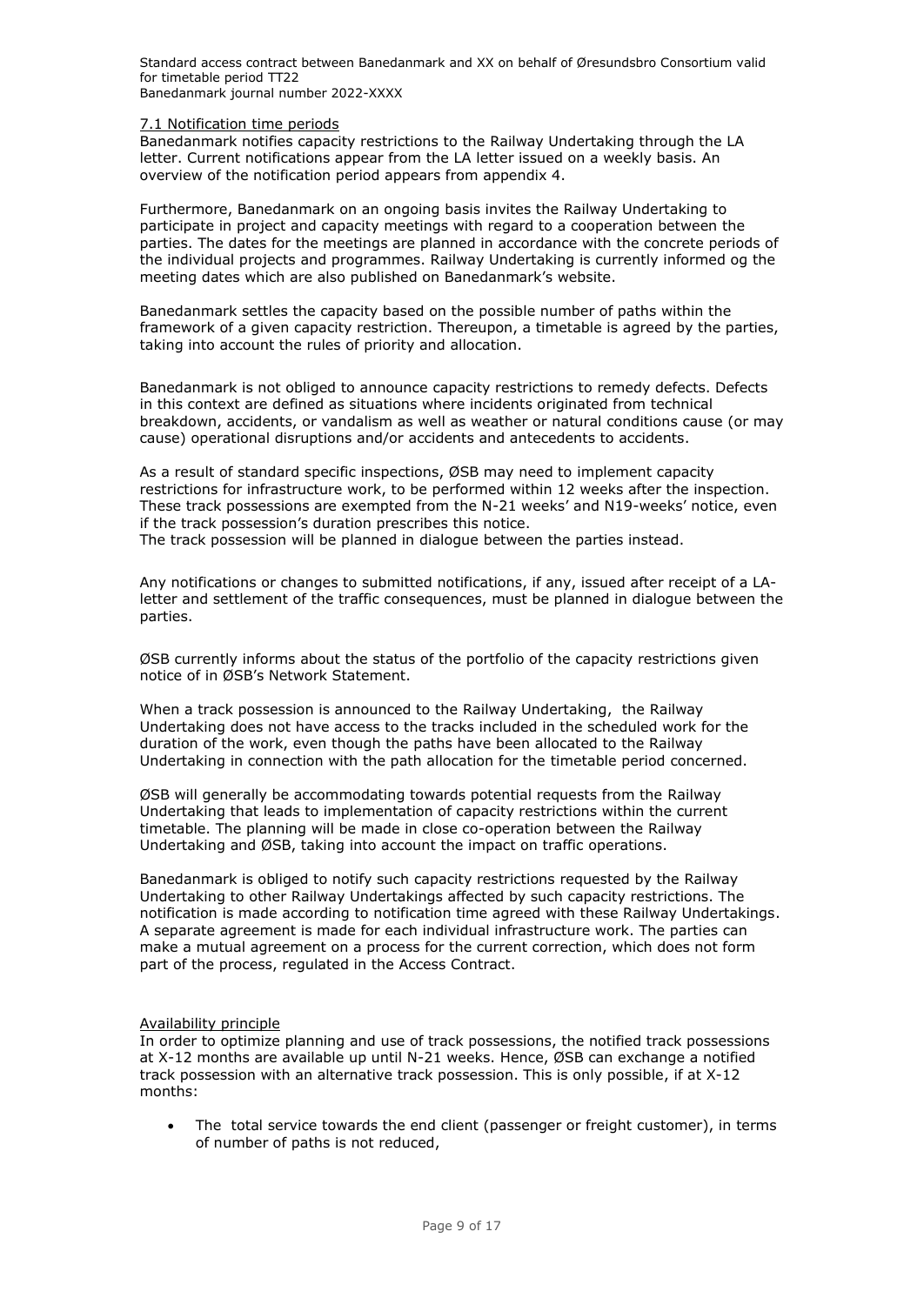Standard access contract between Banedanmark and XX on behalf of Øresundsbro Consortium valid for timetable period TT22

Banedanmark journal number 2022-XXXX

• The Railway Undertaking's total financial implications of the track possessions are not increased. Expenses concerning planning are not included in the total financial amount.

When the availability principle is used, the Railway Undertaking is obliged to present a business case comparing the originally forecasted track possession with the requested change.

The availability principle is not a general planning tool, but can be used in cases where reprioritization of projects is necessary.

### <span id="page-9-0"></span>7.3 Performance Management

<span id="page-9-1"></span>The parties agree, as needed, how to measure compliance of the track possession process.

### **8 Environment**

### <span id="page-9-2"></span>8.1. Environmental standards

The parties guarantee that existing environmental legislation is respected, and each party is responsible for pollution or environmental damages that can be related to the undertaking involved.

### <span id="page-9-3"></span>8.2 Diesel tax

If the volume of diesel operation on the (Øresund) link exceeds the original operational plan, ØSB reserves the right to charge a specified diesel tax. The diesel tax is only charged to cover the consortium's additional costs for increased inspection and maintenance of the Øresund tunnel, which can be attributed to the increased contamination of the tunnel.

<span id="page-9-4"></span>For more information on diesel operation, see ØSB's Network Statement.

## **9 Charges**

### <span id="page-9-5"></span>9.1 Infrastructure charges

In order for the Railway Undertaking to use the ØSB's railway infrastructure, the Railway Undertaking is obliged to pay infrastructure charges to Banedanmark, in accordance with the valid Executive order, regarding payment for use of the State railway and regarding environmental subsidies for freight transportation on the rail network, as well as the valid Executive order on infrastructure charges etc. for the rail network.

Banedanmark sends an invoice for infrastructure charges before the 20th of each month.

Prior to issuing the invoice for infrastructure charges, Banedanmark forwards documentation stating the infrastructure charges to be paid by the Railways Undertaking. The documentation is forwarded to the Railway Undertaking monthly and comprises a specification of the individual settlements.

The purpose of forwarding the documentation stating the infrastructure charges to be paid is to make it possible for each Railway Undertaking to review the settlements before the invoice being issued. In case the Railway Undertaking has comments on the documentation stating the infrastructure charges to be paid, the Railway Undertaking should inform Banedanmark of such comments within 2 days upon receipt of the documentation stating the infrastructure charges to be paid. This is a prerequisite to enable Banedanmark to take into account the comments forwarded by the Railway Undertaking and to enable Banedanmark to issue the invoice before the 20th of each month.

<span id="page-9-6"></span>9.2 Emergency services - Banedanmark Charges for emergency services appear from appendix 3.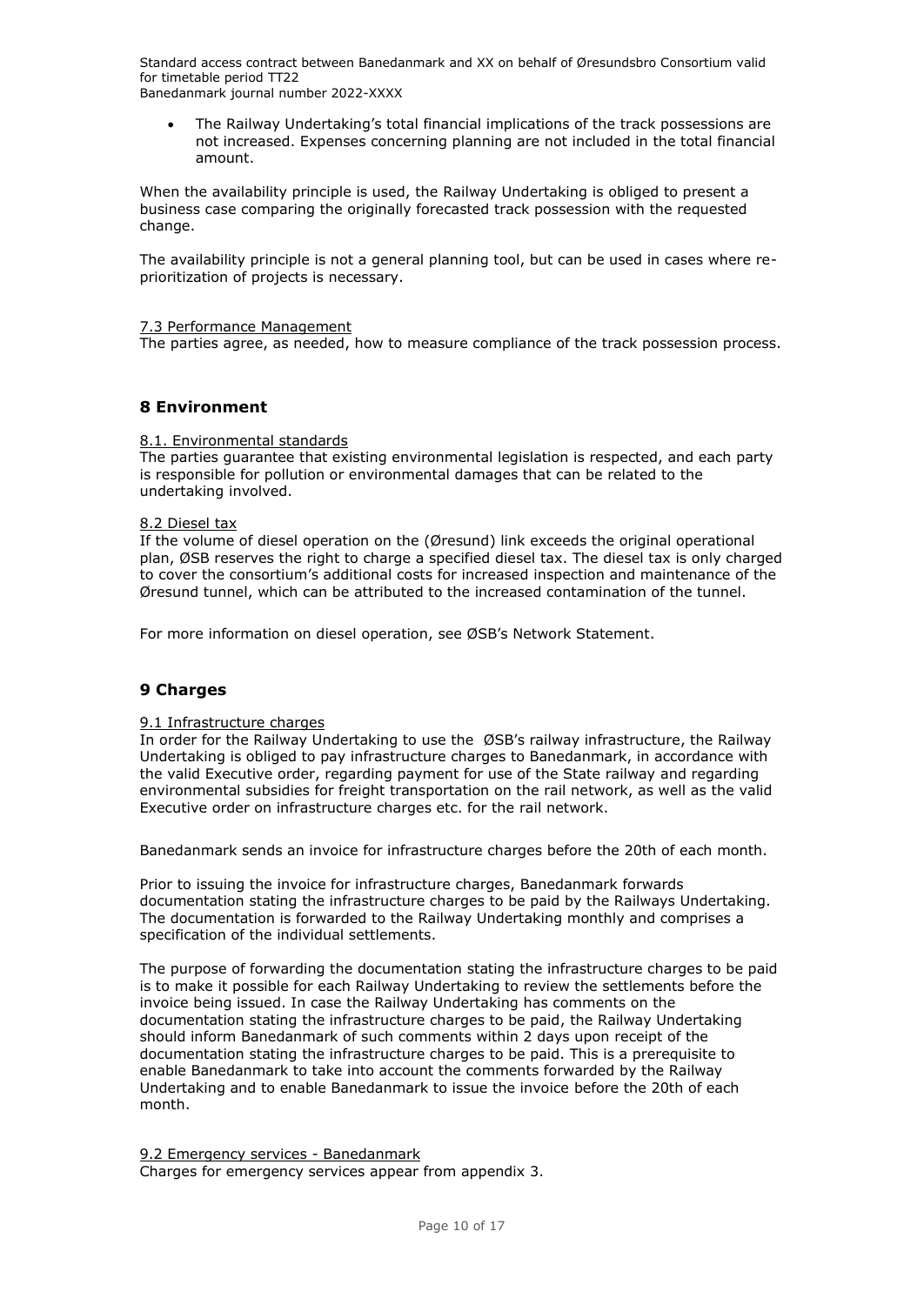<span id="page-10-0"></span>9.3 Additional services

Traction current

Electricity for traction current is supplied by Banedanmark 0n behalf of ØSB according to a separate contract (traction current contract) between the Railway Undertaking and Banedanmark. Details regarding payment for traction current appear from the traction current contract.

The above-mentioned services are carried out according to Executive order on Banedanmark's supply of traction current.

Permission for exceptional transports The charge is DKK 2.500 per issued transport permit. Invoice will be sent monthly in arrears. Invoicing address must be stated in the application.

<span id="page-10-1"></span>9.4 Ancillary services Supply of additional information The price for data, reports and analyses on traffic operations are to be agreed between Banedanmark and the Railway Undertaking in each individual case.

<span id="page-10-2"></span>9.5 Banedanmark's terms of payment 30 days net.

<span id="page-10-3"></span>9.6 The Railway Undertaking's invoicing address

[Railway Undertaking] [Address]

[Postal code]

<span id="page-10-4"></span>[Country]

## **10 Insurance**

The Railway Undertaking is required to have legally required liability insurance.

<span id="page-10-5"></span>ØSB has a legally required damage insurance and legally required liability insurance.

# **11 Indemnity**

In case of injuries between the parties, the parties are liable according to Danish Law. However, the parties are not obliged to compensate the other part's operating loss, loss of profit or other indirect loss. This also applies if the losses are the result of technical and organizational implications connected to cross-border traffic, or other.

Personal injuries are compensated according to the Danish Liability for Damages Act, including secondary claims and possible deficit claims between the indemnifications according to the Danish Liability for Damages Act and the Industrial Industry Insurance Act, in cases where the injured part is covered by the latter.

If one party is liable for damages to third parties in connection with injuries caused by the other party, the part that bears the conclusive responsibility shall indemnify the part who has paid compensation, including legal expenses etc. The part receiving the claim is obliged to immediately notify the other part.

The Railway Undertaking only has recourse against ØSB to the extent that the injury is caused by fault or negligence from ØSB's side, in accordance with the Railway Act.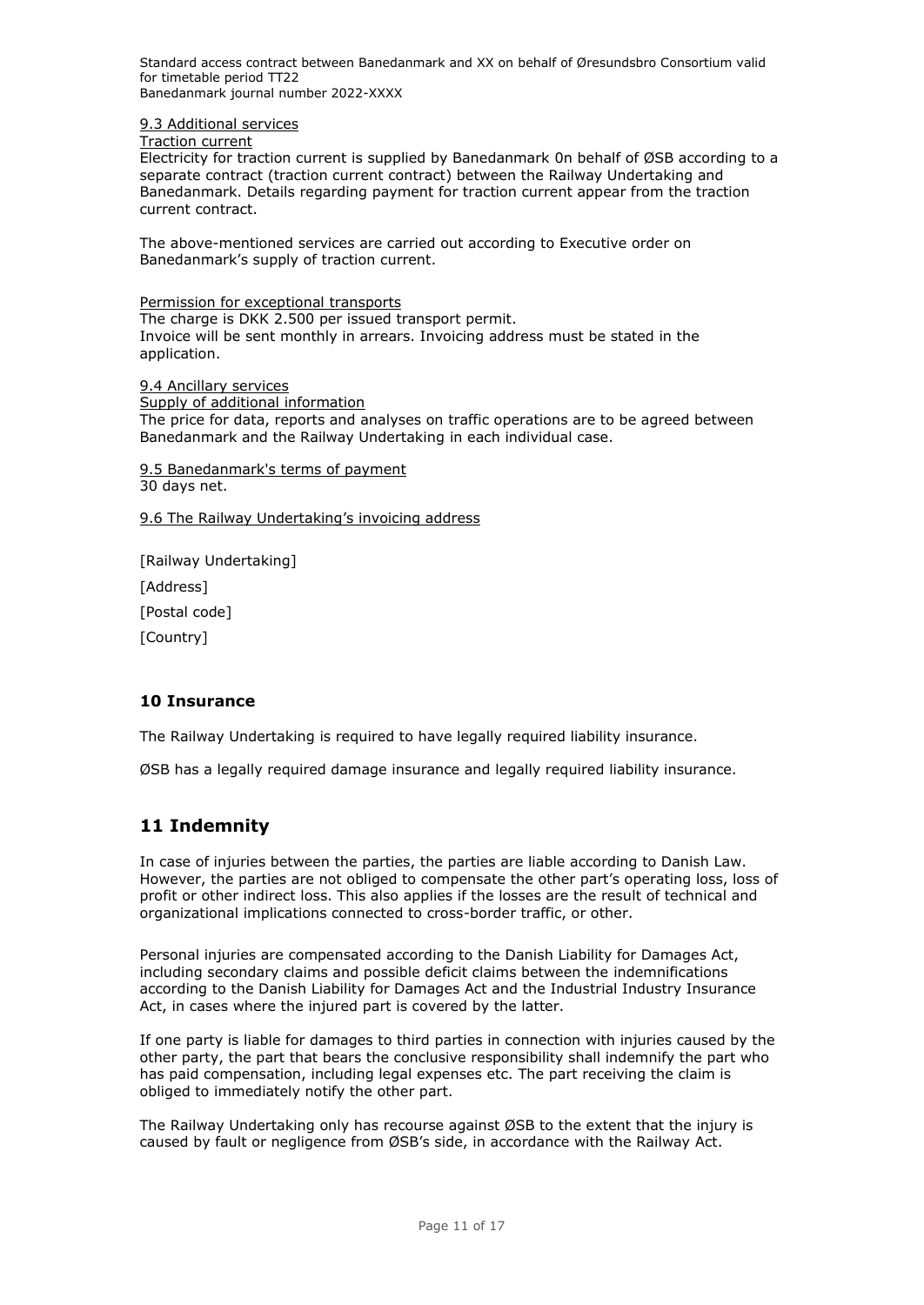<span id="page-11-0"></span>Each party is according to Danish law liable in case of or in case of non-participation in the proper fulfilment of the contract.

## **12 Breach of contract**

The contract can be terminated in the event of a substantial breach.

If a party wishes to invoke a breach, the aggrieved party must without undue delay inform the other party of the breach.

If the party responsible for the breach does not remedy the situation within reasonable time, the aggrieved party may immediately terminate the contract.

<span id="page-11-1"></span>Moreover, Danish laws on remedies for breach of contract apply.

## **13 Force majeure**

Neither ØSB nor the Railway Undertaking shall under this contract be deemed liable to the other party, to the extent that the liability is caused by circumstances beyond the party's control and which the party, when signing the contract, could not have taken into account, avoided, or overcome.

The party seeking to invoke force majeure shall without undue delay notify the other party of the onset and termination of the event.

The parties shall seek to mitigate or prevent the event, damage, or delay in accordance with Danish laws on the duty of mitigation.

# <span id="page-11-2"></span>**14 Performance scheme (fine/bonus)**

There is no agreement regarding performance scheme between the parties. The Danish government has exempted ØSB from the requirement to enter into an agreement regarding performance scheme.

## <span id="page-11-3"></span>**15 Conditions for transfer**

The Railway Undertaking cannot without written consent by Banedanmark assign any rights and obligations under the contract to a third party.

In cases where an agreement is made with other Railway Undertakings after the capacity allocation deadline has passed, the Railway Undertaking must prove that no trade or transfer of capacity has taken place, for example by providing a copy of an agreement.

The Railway Undertaking is entitled to use subcontractors. A prerequisite is that subcontractors have or can obtain the necessary approvals. The Railway Undertaking is obliged to announce such arrangements to Banedanmark, to the extent possible before capacity allocation is made, and to inform to what extent other Railway Undertakings are used as subcontractors for the Railway Undertaking's traffic operations.

The parties are liable for the work and services carried out by their subcontractors in relation to any claims by the other party, under the same conditions as when undertaking the work themselves.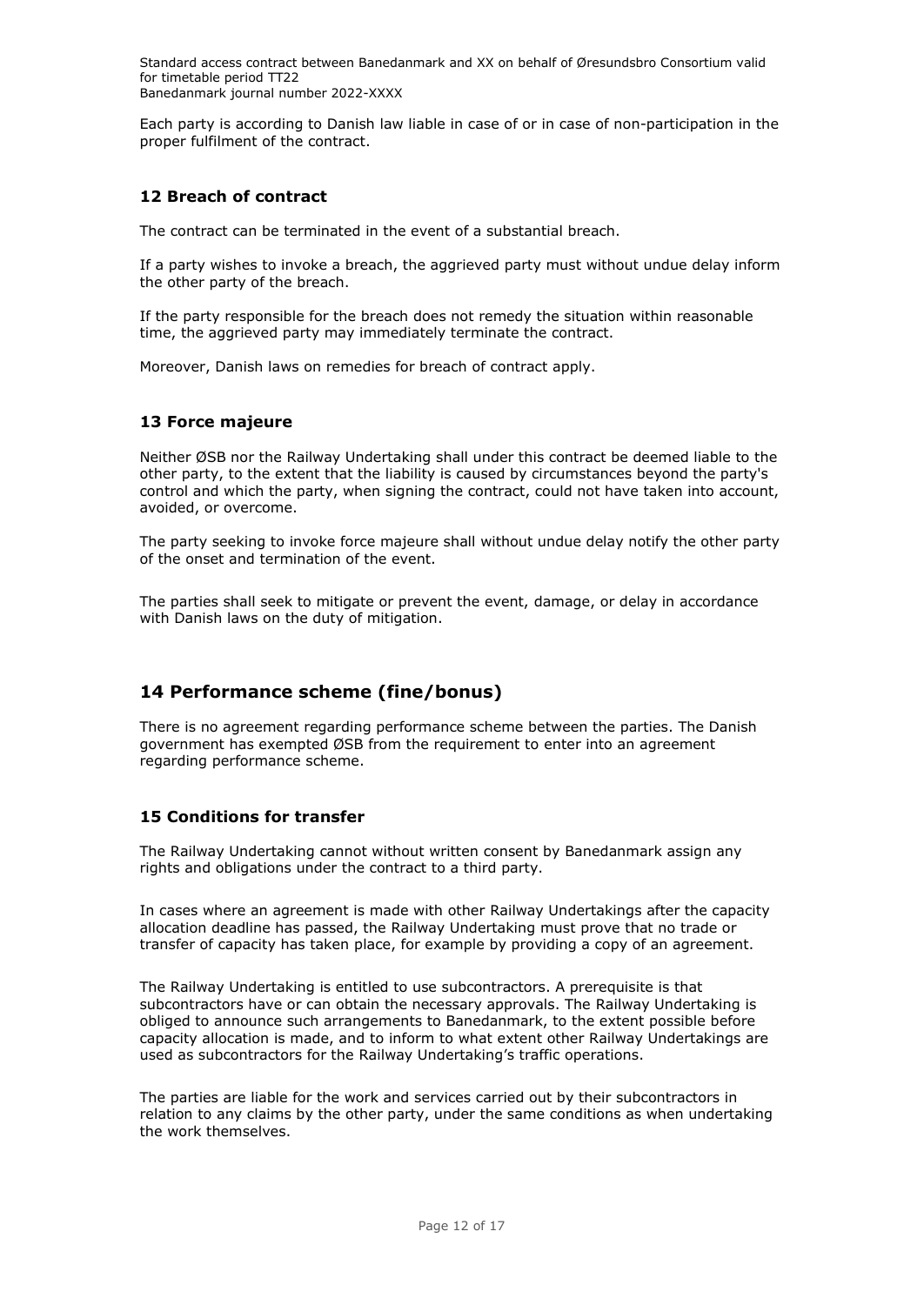# <span id="page-12-0"></span>**16 Co-operation**

### <span id="page-12-1"></span>16.1 Co-operation and duty to disclose

The RU is committed to actively participate in the management forum to follow up on the Øresund traffic's punctuality - Punctuality in the Øresund traffic through 'Ledningernas Samverkan' ('PØLS Group').

The parties are obliged to notify each other without delay on matters of importance to the rights and obligations referred to in the contract.

### <span id="page-12-2"></span>16.2 Confidentiality

The parties and their employees are obliged to maintain the confidentiality of any knowledge and information which may come into their possession, regarding the other party's commercial and technical relations and expertise, clients, collaboration partners, sub-contractors etc.

This confidentiality between the parties continues after the termination of the contract, whatever the cause.

Notwithstanding the above-mentioned, a party is entitled to disclose confidential information, if, and to the extent that:

- the information is required by legislation or a decision by a court or public authority, including the Ministry of Transport, the Danish Civil Aviation and Railway Authority, and the Danish competition authorities or EU authorities
- the parties deem necessary and appropriate that the party passes the information to its advisers, provided that these advisers are or will be subject to a similar confidentiality obligation
- the information is publicly available or rightfully received by third parties
- the information is made anonymous and used for general sector statistics, annual reports or similar.

Any disclosure of information in addition to those listed above requires prior written consent from the non-disclosing party.

#### <span id="page-12-3"></span>16.3 Access

The parties shall encourage mutual access to equipment, facilities, etc. whenever required for the performance of the parties' activities. This access is subject to compliance with applicable regulations.

## <span id="page-12-4"></span>**17 Disputes**

### <span id="page-12-5"></span>17.1 Negotiation and mediation

The contract is subject to Danish laws. If a dispute arises in connection with the contract, the parties must seek this solved through mediation.

If the dispute is not solved through mediation the parties may jointly appoint an independent expert mediator to make non-binding proposals for a resolution of the dispute.

#### <span id="page-12-6"></span>17.2 Arbitration

Any question of interpretation of or compliance with the contract, which cannot be arranged amicably between the parties in accordance with section 17.1 of the contract is referred to arbitration.

The party seeking arbitration shall appoint an arbitrator and invite the other party within 14 days to appoint its arbitrator; failing this, the arbitrator will be appointed by the President of the Danish Eastern High Court.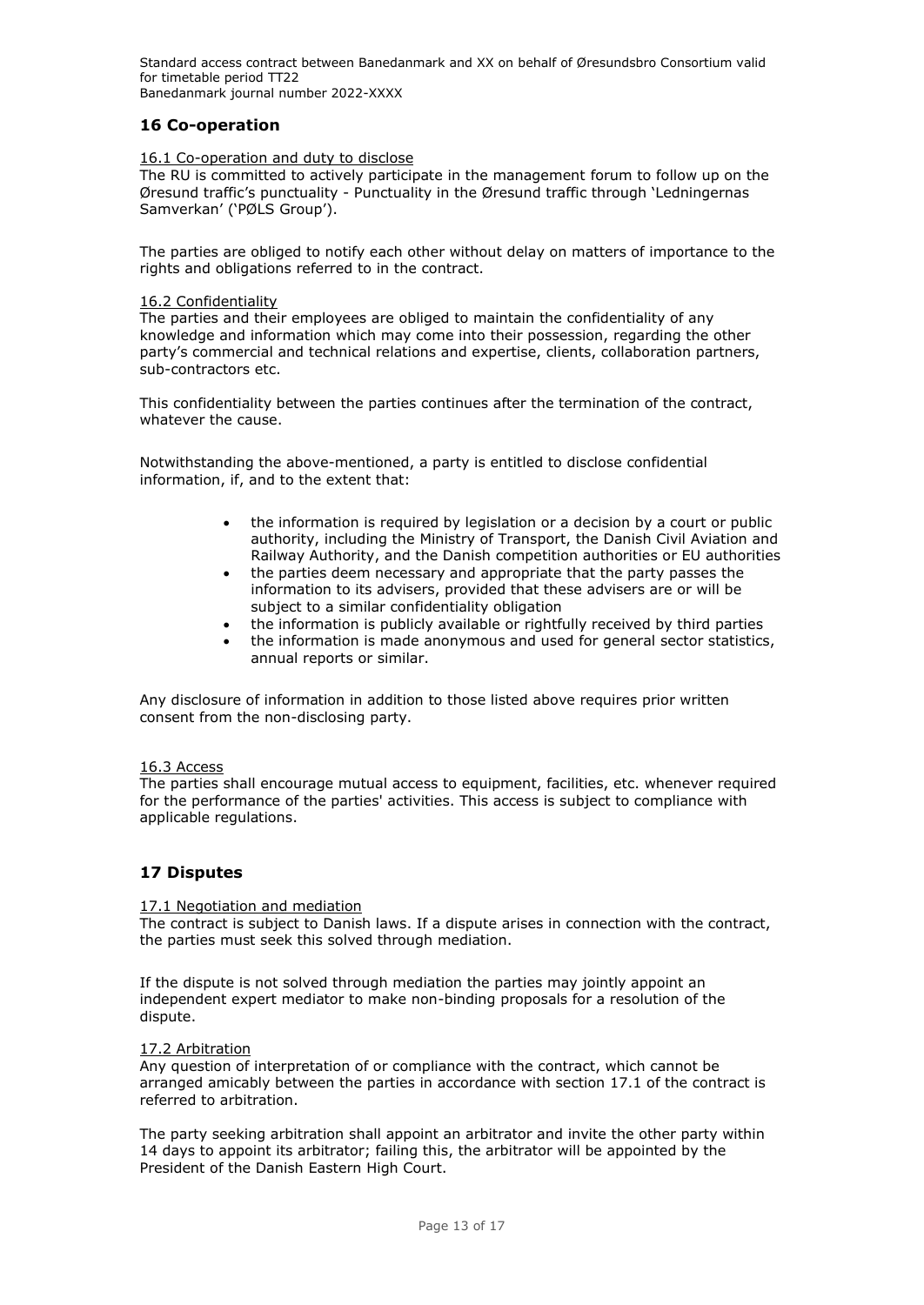The appointed arbitrators shall jointly appoint a chairman for the arbitration tribunal. If the arbitrators cannot agree on the choice of a chairman, the President of the Danish Eastern High Court will make the appointment.

The arbitration tribunal shall adopt rules for the processing of the case in accordance with the customary procedural principles.

The arbitration tribunal shall be located in Copenhagen.

<span id="page-13-0"></span>The arbitration tribunal shall decide on the basis of Danish laws.

## **18 Entry into force and termination**

The contract shall enter into force on  $12<sup>th</sup>$  December 2021 and will expire without notice on 10<sup>th</sup> December 2022. The contract is valid for the timetable period TT22.

Two copies of the contract are signed by the parties, each having received a copy.

Date **Date** Date **Date** Date **Date** 

Banedanmark: The Railway Undertaking:

Name Name Title Title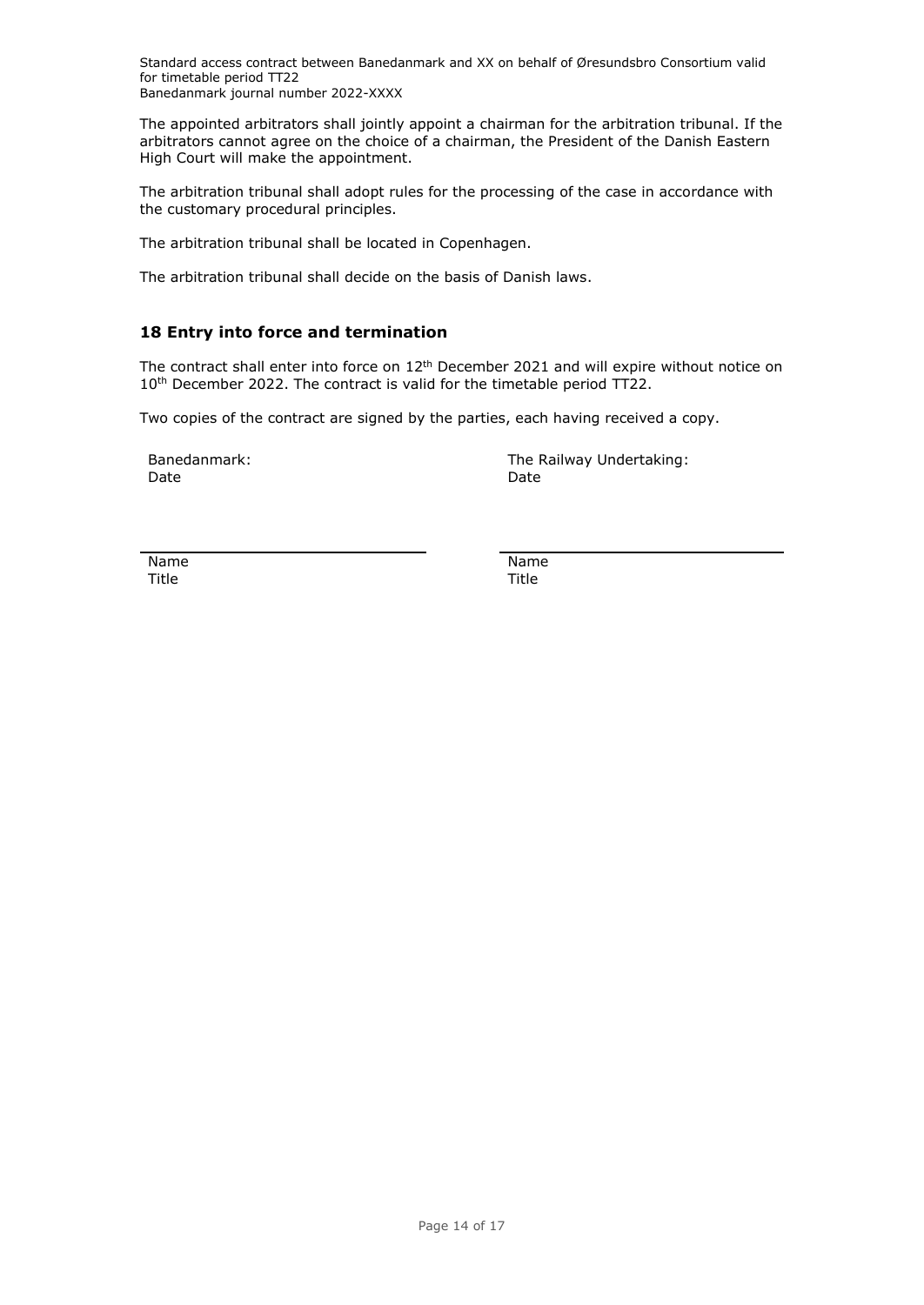## <span id="page-14-0"></span>**Annex 1 - Co-operative relations and contacts**

Operational communication must always go through Banedanmark's organization. Questions of administrative nature can be handled by contacting the following persons.

| Øresundsbron Consortium              | The Railway Underttaking |
|--------------------------------------|--------------------------|
| Manager of railway operations        |                          |
| Operational manager                  |                          |
| Customer relations manager           |                          |
| Operational Center Denmark           |                          |
| Operational Manager at Banedanmark's |                          |
| operational Center                   |                          |
|                                      |                          |
| E-mail (official)                    |                          |
| railway@oresundsbron.com             |                          |

### Other contacts:

| Area                       | ØSB | <b>RU</b> |
|----------------------------|-----|-----------|
| Regular contact via        |     |           |
| Banedanmark                |     |           |
| Planning of infrastructure |     |           |
| work                       |     |           |
| Future timetable           |     |           |
| Regular contact via        |     |           |
| Banedanmark                |     |           |
| Planning of infrastructure |     |           |
| work                       |     |           |
| Current timetable          |     |           |
| Questions regarding        |     |           |
| electricity                |     |           |
| (Traction current)         |     |           |
| Communication/information  |     |           |
| about the railway          |     |           |
| Press, media and on-duty   |     |           |
| press officer              |     |           |
| Insurance and claims       |     |           |
| Traffic safety             |     |           |

ØSB regularly updates its information on the website: <https://www.oresundsbron.com/en/info/jernbane>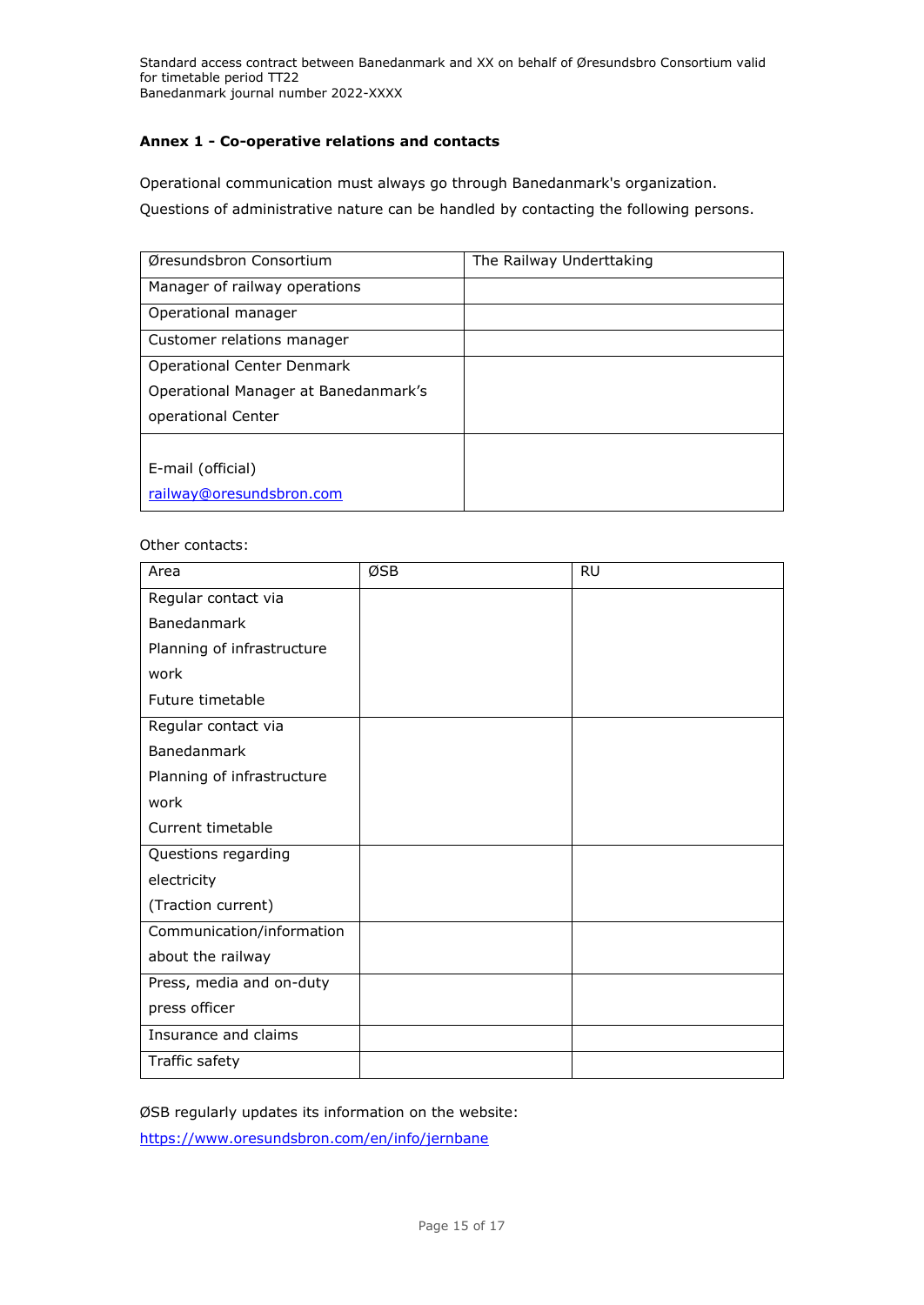## <span id="page-15-0"></span>**Annex 2 - Traffic safety regulations and procedures**

The following traffic safety regulations and procedures are issued by ØSB.

# 1. Traffic safety regulation

The traffic safety regulation (TF) includes safety regulations that complement or tighten the regulations in relation to the national safety regulations ('SR & Transportstyrelsen Trafiksäkerhetsföreskrifter'). TF describes the rules for driving over the interface between the Swedish and the Danish system.

The TF does not generally include regulations that exist in the rules of the concerned countries, including various supplementary instructions (SIN, TEL, JTF, BVF and the like.)

The TF or any specific annex must be distributed as a personal copy according to safety procedure 7-06.

The Railway Undertaking is responsible to instruct its personnel in the TF.

2. Education and instruction, Safety Procedure SP 7-01 This procedure describes ØSB's requirements for safety training of personnel working on

ØSB's railway system.

3. Safety related incidents, Safety Procedure SP 7-03 The procedure specifies the handling of safety related incidents on ØSB's railway facilities.

Furthermore, it stipulates requirements for efforts during emergency incidents.

4. Handling of accidents, Safety Instruction SI 7-02 The instruction provides further details on activities to be initiated in case of a railway accident on ØSB's railway facilities.

5. Access and stay, Safety Procedure SP 21-01 This procedure describes the specific conditions regarding the access zones and danger zones on ØSB's railway facilities.

6. Rules for work in the tracks - RAS

Supply of rules and regulations

ØSB delivers TF and RAS in digital formats. The digital version can be downloaded from the website:

https://www.oresundsbron.com/da/info/sikkerhedsinstruks

For SIs, SPs, security circulars and other general instruction named as circulars, provision must be made electronically. The transfer is carried out using non-editable PDF files. If delivery takes place later than 60 hours (counted on week days) before the regulation comes into force, the Railway Undertaking is contacted in order to stipulate an emergency procedure for delivery and distribution. Delivery is made to the e-mail addresses agreed in connection with the agreement on emergency procedure.